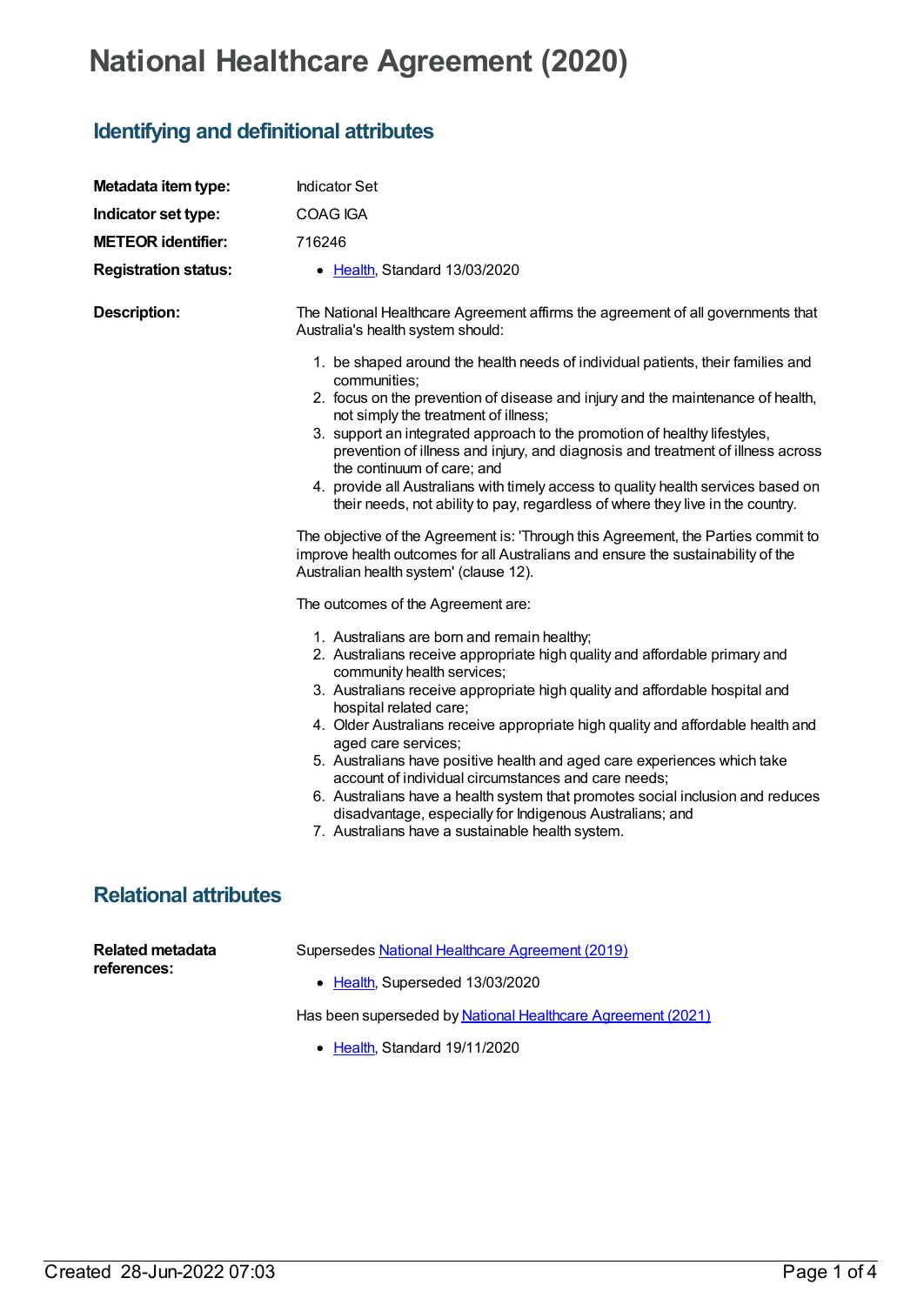| Outcome areas linked to<br>this Indicator set: | Aged CareHealth, Standard 07/07/2010                                                                                                                                                                                                                                                                |
|------------------------------------------------|-----------------------------------------------------------------------------------------------------------------------------------------------------------------------------------------------------------------------------------------------------------------------------------------------------|
|                                                | Hospital and Related CareHealth, Standard 07/07/2010<br>National Health Performance Authority (retired), Retired 01/07/2016                                                                                                                                                                         |
|                                                | Patient ExperienceHealth, Standard 07/07/2010                                                                                                                                                                                                                                                       |
|                                                | PreventionHealth, Standard 07/07/2010                                                                                                                                                                                                                                                               |
|                                                | Primary and Community HealthHealth, Standard 07/07/2010                                                                                                                                                                                                                                             |
|                                                | SustainabilityHealth, Standard 07/07/2010                                                                                                                                                                                                                                                           |
| Indicators linked to this<br>Indicator set:    | National Healthcare Agreement: PB a–Better health: close the life expectancy gap<br>for Indigenous Australians within a generation, 2020<br>Health, Standard 13/03/2020                                                                                                                             |
|                                                | National Healthcare Agreement: PB b-Better health: halve the mortality gap for<br>Indigenous children under five by 2018, 2020<br>Health, Standard 13/03/2020                                                                                                                                       |
|                                                | National Healthcare Agreement: PB c-Better health: reduce the age-adjusted<br>prevalence rate for Type 2 diabetes to 2000 levels (equivalent to a national<br>prevalence rate (for 25 years and over) of 7.1 per cent) by 2023, 2020<br>Health, Standard 13/03/2020                                 |
|                                                | National Healthcare Agreement: PB d-Better health: by 2018, increase by five<br>percentage points the proportion of Australian adults and children at a healthy body<br>weight, over the 2009 baseline, 2020<br>Health, Standard 13/03/2020                                                         |
|                                                | National Healthcare Agreement: PB e-Better health: by 2018, reduce the national<br>smoking rate to 10 per cent of the population and halve the Indigenous smoking<br>rate over the 2009 baseline, 2020<br>Health, Standard 13/03/2020                                                               |
|                                                | National Healthcare Agreement: PB f-By 2014-15, improve the provision of<br>primary care and reduce the proportion of potentially preventable hospital<br>admissions by 7.6 per cent over the 2006-07 baseline to 8.5 per cent of total<br>hospital admissions, 2020<br>Health, Standard 13/03/2020 |
|                                                | National Healthcare Agreement: PB g-Better health services: the rate of<br>Staphylococcus aureus (including MRSA) bacteraemia is no more than 2.0 per<br>10,000 occupied bed days for acute care public hospitals by 2011-12 in each<br>state and territory, 2020<br>Health, Standard 13/03/2020    |
|                                                | National Healthcare Agreement: P101-Proportion of babies born of low birth<br>weight, 2020<br>Health, Standard 13/03/2020                                                                                                                                                                           |
|                                                | National Healthcare Agreement: PI02-Incidence of selected cancers, 2020<br>Health, Standard 13/03/2020                                                                                                                                                                                              |
|                                                | National Healthcare Agreement: PI03-Prevalence of overweight and obesity, 2020<br>Health, Standard 13/03/2020                                                                                                                                                                                       |
|                                                | National Healthcare Agreement: PI04-Rates of current daily smokers, 2020<br>Health, Standard 13/03/2020                                                                                                                                                                                             |
|                                                | National Healthcare Agreement: PI05-Levels of risky alcohol consumption, 2020<br>Health, Standard 13/03/2020                                                                                                                                                                                        |
|                                                | National Healthcare Agreement: PI06-Life expectancy, 2020<br>Health, Standard 13/03/2020                                                                                                                                                                                                            |
|                                                | National Healthcare Agreement: PI07-Infant and young child mortality rate, 2020<br>Health, Standard 13/03/2020                                                                                                                                                                                      |
|                                                | National Healthcare Agreement: PI08-Major causes of death, 2020<br>Health, Standard 13/03/2020                                                                                                                                                                                                      |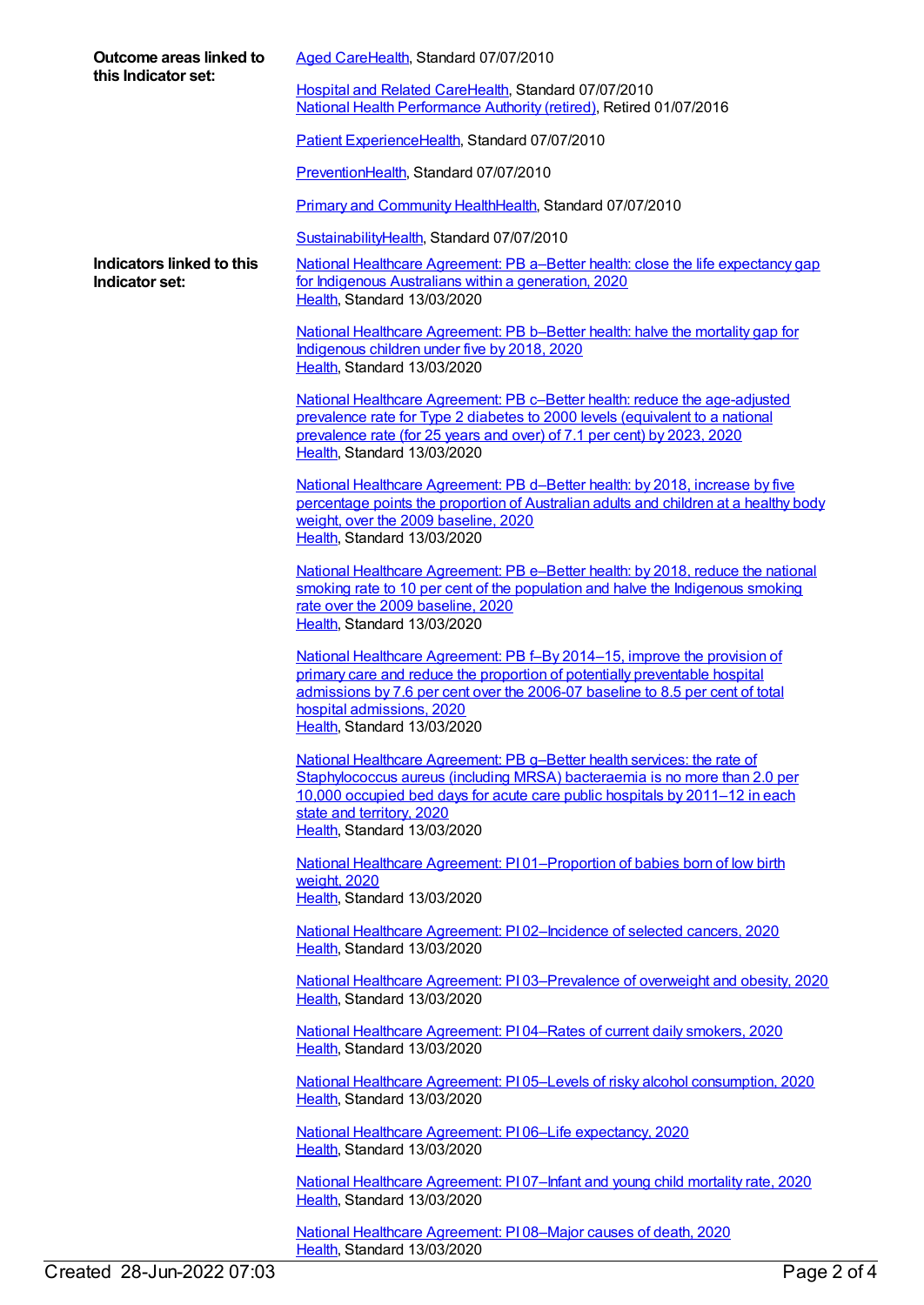National Healthcare Agreement: PI [09–Incidence](https://meteor.aihw.gov.au/content/716355) of heart attacks (acute coronary events), 2020 [Health](https://meteor.aihw.gov.au/RegistrationAuthority/12), Standard 13/03/2020

National Healthcare Agreement: PI [10–Prevalence](https://meteor.aihw.gov.au/content/716381) of Type 2 diabetes, 2020 [Health](https://meteor.aihw.gov.au/RegistrationAuthority/12), Standard 13/03/2020

National Healthcare Agreement: PI [11–Proportion](https://meteor.aihw.gov.au/content/716392) of adults with very high levels of psychological distress, 2020 [Health](https://meteor.aihw.gov.au/RegistrationAuthority/12), Standard 13/03/2020

National Healthcare [Agreement:](https://meteor.aihw.gov.au/content/716400) PI 12–Waiting times for GPs, 2020 [Health](https://meteor.aihw.gov.au/RegistrationAuthority/12), Standard 13/03/2020

National Healthcare [Agreement:](https://meteor.aihw.gov.au/content/716453) PI 13–Waiting times for public dentistry, 2020 [Health](https://meteor.aihw.gov.au/RegistrationAuthority/12), Standard 13/03/2020

National Healthcare [Agreement:](https://meteor.aihw.gov.au/content/716458) PI 14–People deferring access to selected healthcare due to financial barriers, 2020 [Health](https://meteor.aihw.gov.au/RegistrationAuthority/12), Standard 13/03/2020

National Healthcare Agreement: PI 15–Effective [management](https://meteor.aihw.gov.au/content/716465) of diabetes, 2020 [Health](https://meteor.aihw.gov.au/RegistrationAuthority/12), Standard 13/03/2020

National Healthcare Agreement: PI [16–Potentially](https://meteor.aihw.gov.au/content/716490) avoidable deaths, 2020 [Health](https://meteor.aihw.gov.au/RegistrationAuthority/12), Standard 13/03/2020

National Healthcare Agreement: PI [17–Treatment](https://meteor.aihw.gov.au/content/716505) rates for mental illness, 2020 [Health](https://meteor.aihw.gov.au/RegistrationAuthority/12), Standard 13/03/2020

National Healthcare Agreement: PI 18–Selected potentially preventable [hospitalisations,](https://meteor.aihw.gov.au/content/716530) 2020 [Health](https://meteor.aihw.gov.au/RegistrationAuthority/12), Standard 13/03/2020

National Healthcare Agreement: PI [19–Selected](https://meteor.aihw.gov.au/content/716537) potentially avoidable GP-type presentations to emergency departments, 2020 [Health](https://meteor.aihw.gov.au/RegistrationAuthority/12), Standard 13/03/2020

National Healthcare Agreement: PI [20a–Waiting](https://meteor.aihw.gov.au/content/716570) times for elective surgery: waiting times in days, 2020 [Health](https://meteor.aihw.gov.au/RegistrationAuthority/12), Standard 13/03/2020

National Healthcare Agreement: PI [20b–Waiting](https://meteor.aihw.gov.au/content/716575) times for elective surgery: proportion seen on time, 2020 [Health](https://meteor.aihw.gov.au/RegistrationAuthority/12), Standard 13/03/2020

National Healthcare Agreement: PI [21a–Waiting](https://meteor.aihw.gov.au/content/716686) times for emergency hospital care: proportion seen on time, 2020 [Health](https://meteor.aihw.gov.au/RegistrationAuthority/12), Standard 13/03/2020

National Healthcare Agreement: PI [21b–Waiting](https://meteor.aihw.gov.au/content/716695) times for emergency hospital care: proportion of patients whose length of emergency department stay is less than or equal to four hours, 2020 [Health](https://meteor.aihw.gov.au/RegistrationAuthority/12), Standard 13/03/2020

National Healthcare Agreement: PI [22–Healthcare](https://meteor.aihw.gov.au/content/716702) associated infections: Staphylococcus aureus bacteraemia, 2020 [Health](https://meteor.aihw.gov.au/RegistrationAuthority/12), Standard 13/03/2020

National Healthcare Agreement: PI [23–Unplanned](https://meteor.aihw.gov.au/content/716786) hospital readmission rates, 2020 [Health](https://meteor.aihw.gov.au/RegistrationAuthority/12), Standard 13/03/2020

National Healthcare Agreement: PI [24–Survival](https://meteor.aihw.gov.au/content/716829) of people diagnosed with notifiable cancers, 2020 [Health](https://meteor.aihw.gov.au/RegistrationAuthority/12), Standard 13/03/2020

National Healthcare [Agreement:](https://meteor.aihw.gov.au/content/716835) PI 25–Rate of community follow up within first seven days of discharge from a psychiatric admission, 2020 [Health](https://meteor.aihw.gov.au/RegistrationAuthority/12), Standard 13/03/2020